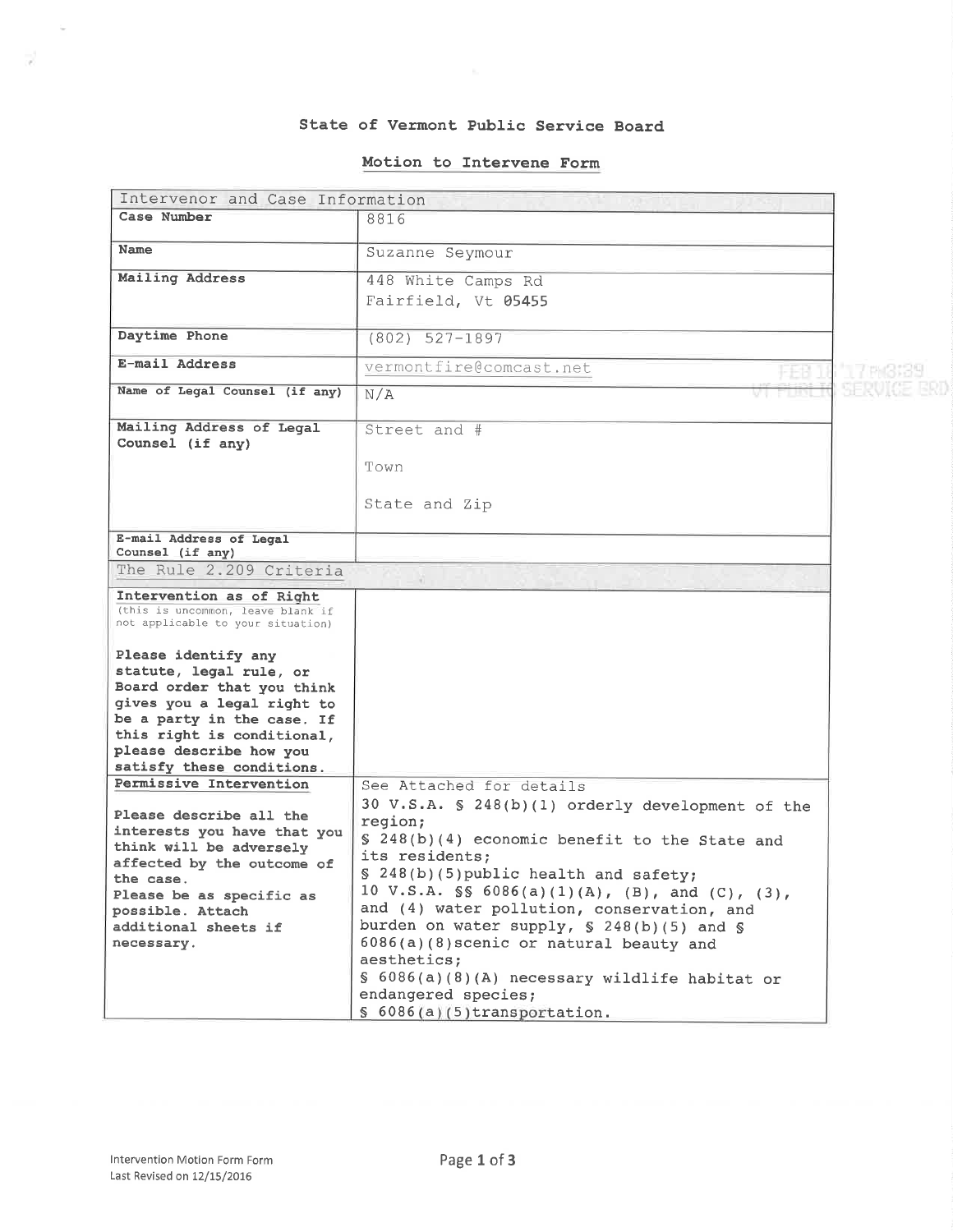## STATE OF VERMONT PUBLIC SERVICE BOARI)

Docket No.8816

Petition of Swanton Wind LLC

# MEMORANDUM OF SUZANNE SEYMOUR IN SUPPORT OF MOTION TO INTERVENE OF SUZANNE SEYMOUR

l, Suzanne Seymour in support of the motion, intervened filed by myself and subject to the penalties of perjury, do hereby state the following facts which are true to the best of my knowledge and ability.

1.) I live at448 White's Camp Rd., Fairfield,Vermont. My mailing address is the same. I am located approximately 1 112 miles from the proposed project of Swanton Wind, with 112 mile of that being water. We will be within visual and audible range of the turbines.

2.) My family and I have owned this property since 1971. We have a beautiful waterfront lot that would be looking directly at the turbines in the distance across the water. We chose this location because of its beauty, crystal-clear water, silence from the sounds and distractions of the city, and the abundant nature all around. We face the west sunset in the summertime over the water. I live here year round, but my brothers and sisters and I own this property in a joint trust. Altogether, there are up to 20 people here during the summer months, coming from Texas, New York and Florida to enjoy the sounds of silence and "get away from it all". We would all be directly affected if these turbines were to be installed.

3.) l'm very concerned about the sound and noise that will be produced from the seven turbines. As there is a half a mile of water between us, and knowing that sound travels over water, I am very concerned about my inability to be able to sleep in my home. As it is a post and pier cottage,without a foundation, any distinct sound would be noticed, especially if itwere intermittent and loud. lf there is even a car going by across the pond, or someone is laughing outside in a boat from a half a mile away, it can be heard. lt will be even more noticeable with large industrial blades spinning producing an intermittent howling sound. And then there is the infrasound. Although "wind experts" often say there is no "real danger" to human health from these projects, according to my research, there are thousands upon thousands of complaints made across the globe from folks unfortunate enough to have a "wind farm" built near where they must lay their head.l am concerned for my health, as I have high blood pressure and I believe this is a real concern for myself and others that live on the Pond and on the ridge.l returned home to Vermont after almost 30 years away because of my health and needing to live a quieter, more stress-free life. I am concerned that the turbines will increase stress in my life, further complicating things for my body and the life I have chosen to start over again, here.

4.) Regarding the depreciation of the value of my home: Fairfield will get no money from Swanton Wind even though the residents will be directly affected and afflicted by this industrial project projected to be built here. There will be no way that our home will have the same value, since living on the water is a precious commodity and now will forever altered by seven industrial turbines rising 500 feet up that I will be looking at when the sun is setting over the water. This family home is our retirement income, and as it is all we have from our parents, we will be directly financially impacted.

5.) The shadow flicker of the spinning blades will reflect directly on the water of Fairfield Pond, where I spend an awful a lot of time swimming, kayaking, and just being out on the docks, during many seasons of the year. This will directly affect any leisure time I have to enjoy being outside. Kayaking on the water and the strobe effect could certainly impair my ability to navigate my boat correctly especially with wind and larger waves. As someone who works a full-time job and many long hours, then commuting back to Fairfield at the end of a long day, it is those precious hours at the end of my day that I dream about. This is why I moved back to my beautiful home state after almost 30 years away. The idea of living in tranquility and peace after being in the Boston area for so long was something I yearned to return to, my home from my childhood. I enjoy the night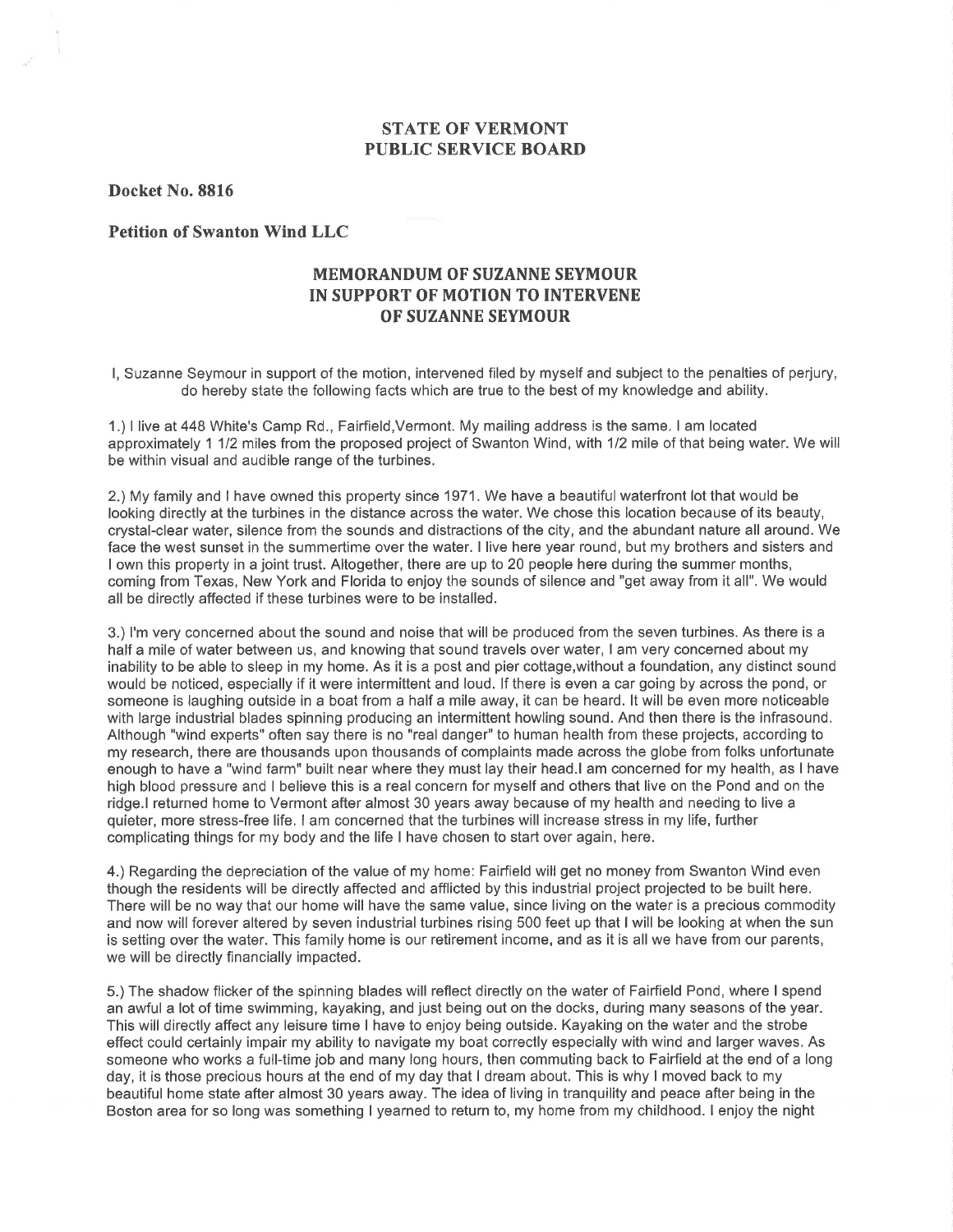sky and often swim in the evening/twilight hours. This activity will be altered with 7 red blinking lights blinking on and off while I try to unwind and exercise at my home. I enjoy sitting on the dock or in my rowboat in the afternoon, drinking an iced coffee or a cold beverage, I have 2 hammocks close to the waters edge to read and relax in while the sun hits me in the late afternoon. Shadow flicker will definitely cease this activity for me when the sun is starting its descent over the water.

6.) The excessive run off of water due to the impervious surfaces of the project will directly affect this waterway and those who use it; I am deeply concerned about the water quality, since Fairfield Pond and many other waterways in Vermont are some of the cleanest I have been privileged to be in in all of New England. Clean water is a sacred gift; not one we should be cavalier with. I swim in this water, and have since I was a young girl back in 1971. I have fished here and served my family many a meal from this water. lf the fish were to die off or struggle because of the water quality, this would affect my property and my way of providing food for myself and my family.. I am not convinced the project planners have invested as much thought to this issue.

7.) I am very concerned about the health of the birds that live/flock/pass thru this area. I have watched hundreds of loons,ducks, geese, Eagles, Osprey and many other birds fly into the water/above the pond, especially abundantly during migration times. This is a source of great pleasure for me and countless others. The pair of loons (maybe 2?) are unique to our Pond and we developed a nesting area for them, that hopefully will be successful with babies this summer. I was very concerned to see that the wildlife expert that Swanton Wind hired say that these turbines wouldn't really affect birds in flight. As I swim for an hour a day most days, <sup>I</sup> have opportunity to observe them different days, different times of day. I have noted that they rise up from the water and fly directly into where the turbines are to be located. Also, when this expert did his Fall observations was even before the birds were migrating. Those of us who live here, swim here, observe these day to day things know this. The birds calm me and help me with managing my high blood pressure. I feed them in the winter and am excited to have these special creatures as part of my world.

8.) Even though the town of Swanton voted overwhelmingly against this project, our voices do not feel as if they are being listened to. The idea of achieving the goal of 90% renewables by 2050 is achievable... But my research has shown me that it does not have to include industrial wind turbines. There are many more feasible and workable energy projects being developed as we speak. I have investigated and studied this issue and have learned that solar roadways, glass solar window panes, and many other ideas are coming along with new technology. Vermonters do not have to install large industrial wind turbines that injure people, animals, waterways, home values, beautiful views, and our way of living. When my friends come visiting from Boston and other places that do not have dark skies or quiet stillness, the first thing they say is:"This is Heaven". I am concerned that tourism will be affected for us here on the Pond and my family's ability to rent our cabin in the future and the financial impact that will have on us.

In conclusion: I went to the Legislative sessions in Montpelier last year and have watched and observed how wind victims have been treated in our state. I do not want to be yet another statistic in this game of money and power over the people.

When questioning wind developers at any of the "forums" I have attended, I am woefully disappointed with their non-answers. lf I were an individual or company bidding for a job and were to give the same answers that or Vermont wind developers have given to our proposed questions, I most certainly would not be given the bid on the job. When one proposes to do a project, one must have all of the numbers and projections ready to go before one is actually given the go ahead. People/lndividuals are being held to a higher standard of law, order and ethical behavior over the beloved corporations.

Hum

Suzanne Seymour Dated: February 16, 2017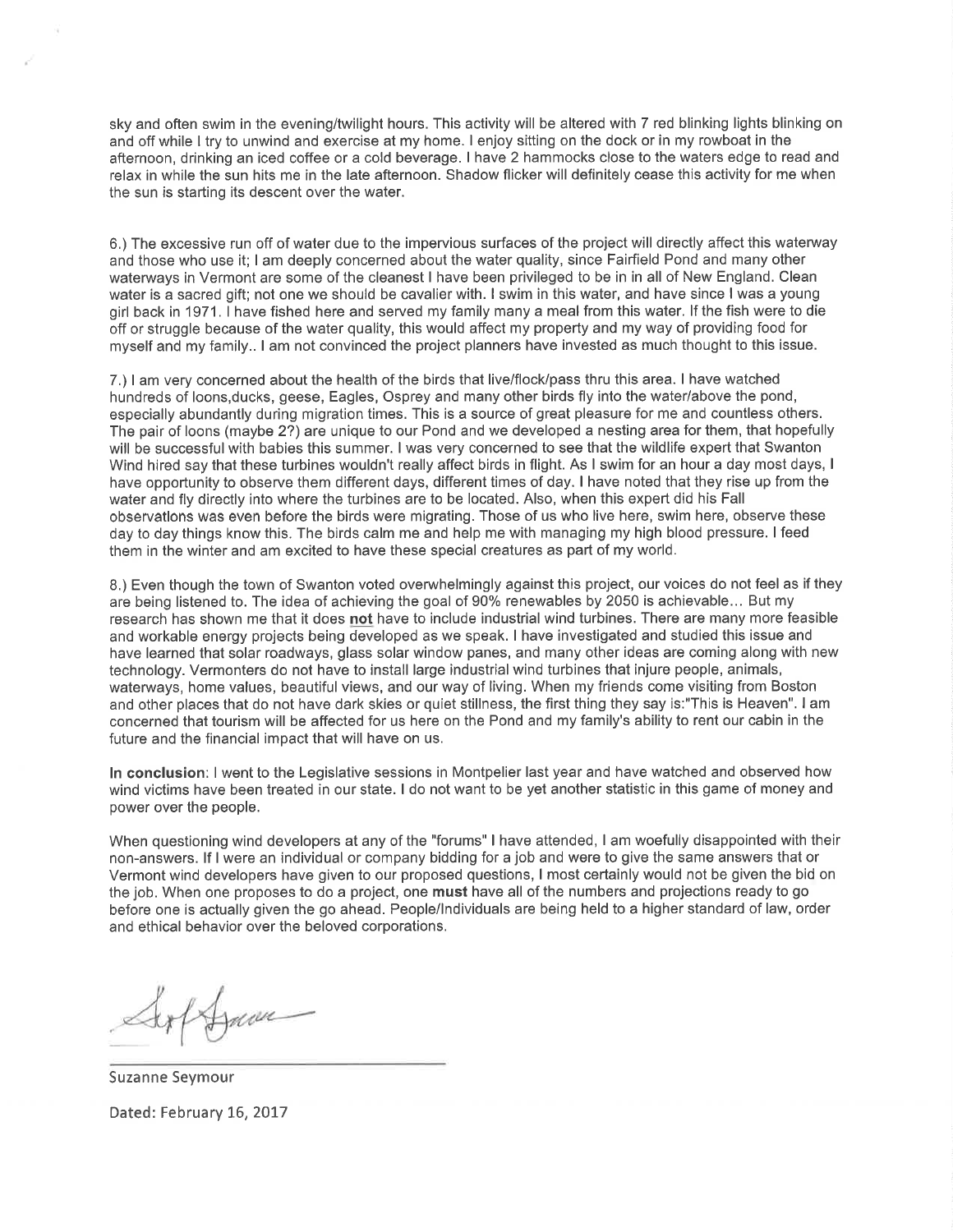# STATE OF VERMONT PUBLIC SERVICE BOARD

Docket No. 8816

Petition of Swanton Wind LLC for a certificate of public ) good, pursuant to 30 V.S.A. \$ 248, for the construction ) of an up to 20 MW wind-powered electric generation <br>plant powered by up to 7 wind turbines located along  $\qquad)$ plant powered by up to 7 wind turbines located along (a) Rocky Ridge in Swanton, Vermont (b) Rocky Ridge in Swanton, Vermont )

### **CERTIFICATE OF SERVICE**

We, Brian and Penny Dubie, et.al., certify that on February 16, 2017, copies of the foregoing Notices of Appearance, and Motion to Intervenes of Brian and Penny Dubie, Jeanne Royer, Judith and Patrick Luneau, Karen and Leo McLaughlin, Sally and Bruce Collopy, Kaye and Frank B. Mehaffey, Jr., Terrance Smith, David A. Goodrich, Robert Perkins, Patricia Messier, Sarah & Ed Ferguson, Ian and Danielle Garrant, Curtis Swan and Sara Luneau-Swan, Dan and Nancy Dunne, Erynn & Tyrell Boudreau, Dennis Hendy and Diane Bell, Mary and Mark Bushey, Steve Woodward, Kenneth Fox, Michelle and Luc Deslandes, David Butterfield, Bradley Stott and Jennifer Belanger, Clark and Carol Palmer, Paula Pearsall, Greg Pierce and Paula Kane, Mark and Marianne Dubie, Marie and Gil Tremblay, Patricia Rainville and John Smith, Kevin and Dolores Nichols, Jessica Decker and Lance Desautels, Suzanne Seymour, Mary Hunter, Todd Poirier in the above-referenced matter, were served via First-Class U.S. Mail on the interested persons designated in the following Service List.

Respectfully submitted this 16<sup>th</sup> day of February, 2017.

By:  $\sqrt{u}$ Dibio

Brian Dubie Penny Dubie 770 McKenzie Road Fairfield, VT 05455 (802) 734-1877  $p$ ennydubie@gmail.com

FEB 35 U.S. PLG136